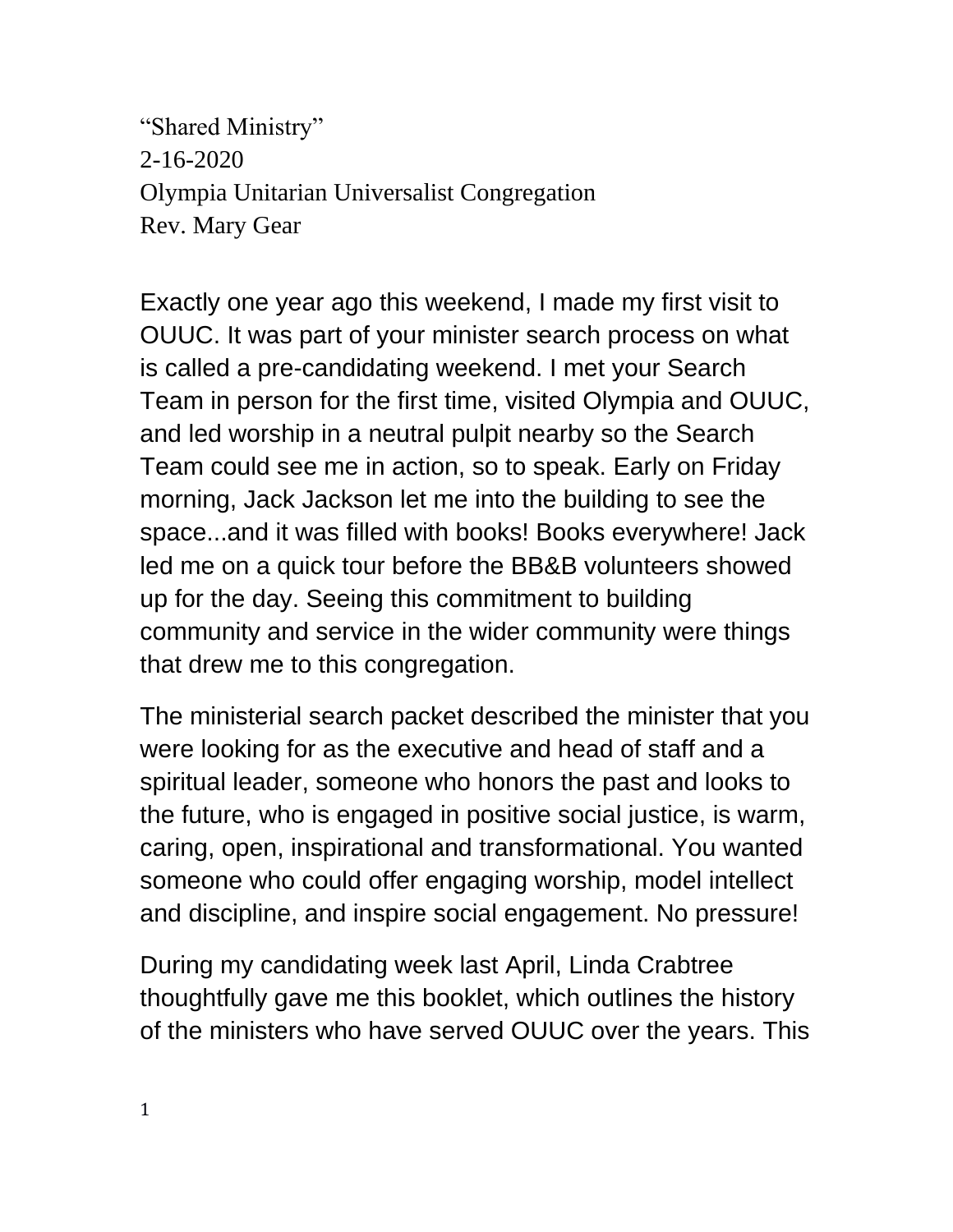issue was published in the Fall of 2017, just after Rev. Eric started as the second interim and as the congregation was making sense of Rev. Thomas's departure. In that booklet, Rev. Tandi Rogers wrote an article about being a free congregation in which she says: It's Not About the Minister. And, she's right—it's not. Ministers come and serve, journeying with a congregation for a time. But at its core, a congregation is about you, the people who join and engage and remain. It's not about "the minister," it's not about the sound of one voice. It's about "the ministries," the ministry that we share.

"Shared ministry" is a concept that is being explored in many religious circles these days. If you look on-line, you will find denominational papers on shared ministry by the Baptist church, the Episcopal church, and of course Unitarian Universalists. In reality, shared ministry is an ancient idea that some denominations are rediscovering. The practice of serving together toward a common goal first appears in the early Christian church and came from the idea of "the priesthood of all believers." The early church built on the teachings of Jesus had no priests; it was informal, nonhierarchical, and egalitarian. For example, it included women in leadership roles in a culture where women had little power or authority. The teaching was that the divine was to be understood and experienced through Jesus, not mediated by anyone else, such as a priest. It included the idea that everyone had gifts to share and was called to contribute those gifts to the larger mission.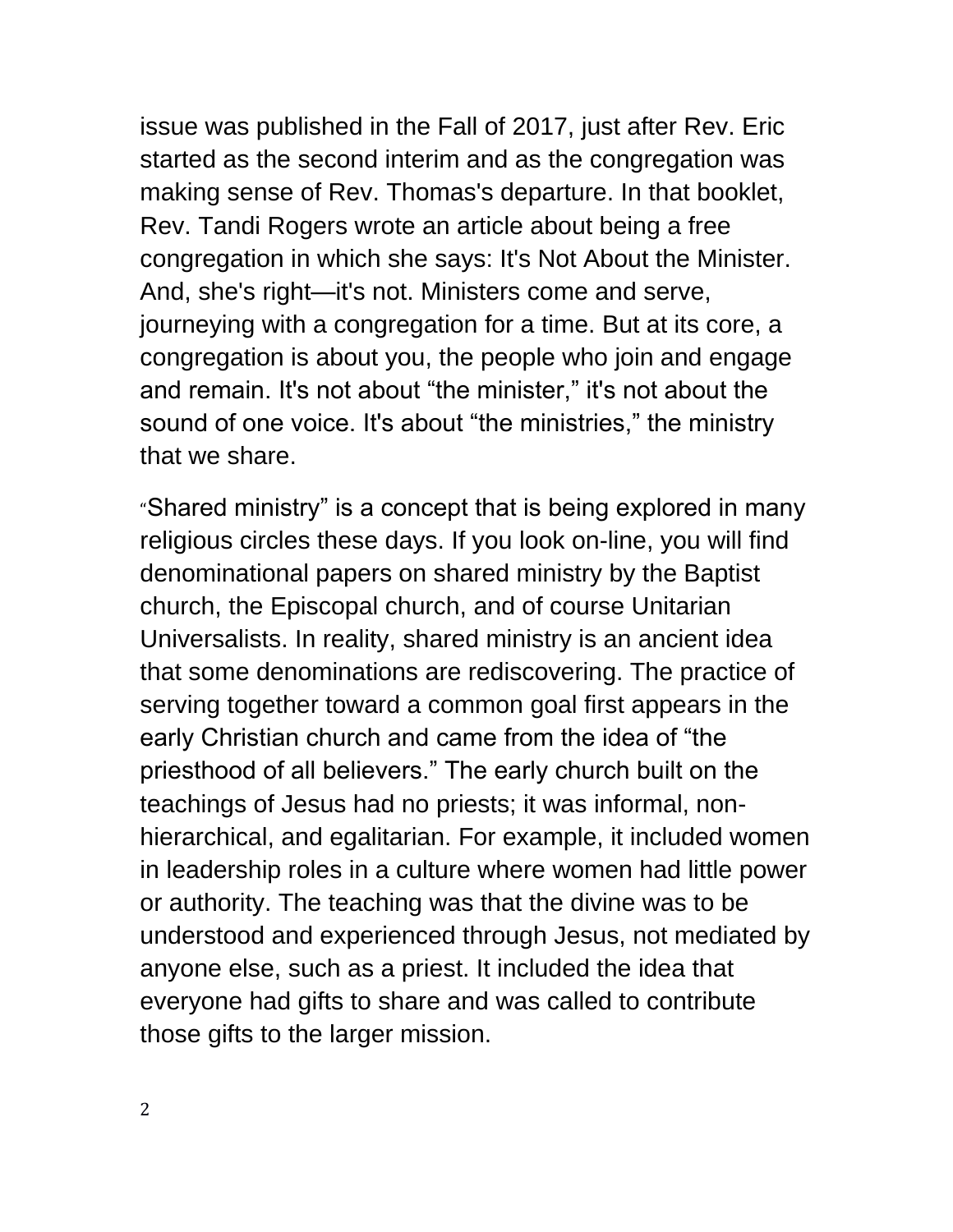Over time, egalitarianism was replaced by hierarchies. Those with power made many doctrinal decisions, such as what was in the sacred texts and what wasn't; there are many ancient texts from the time of Jesus and right after that are not in the Christian bible. Doctrine was modified to put priests between the divine and the people. In 1517, the priest Martin Luther railed against a Catholic church where priests had exclusive access to the holy, and some granted access to God by selling indulgences, thus beginning the Protestant reformation.

The roots of Unitarianism are buried deep in the fertile soil of the Protestant reformation. Those who would come to be known as Unitarians took the reformation even further by not only questioning the doctrine of priestly authority, but also questioning the doctrine of the trinity (Father, Son and Holy Ghost). They questioned basic church doctrine, all the while maintaining that every person has the right to discover their own, direct connection to the divine. Now this idea is expressed as one of the six sources of our living tradition: we affirm and promote direct experience of that transcending mystery and wonder, affirmed in all cultures, which moves us to a renewal of the spirit and an openness to the forces which create and uphold life.

From the very beginning, Unitarians rejected the idea that clergy were above everyone else and only clergy had direct access to God. We still do.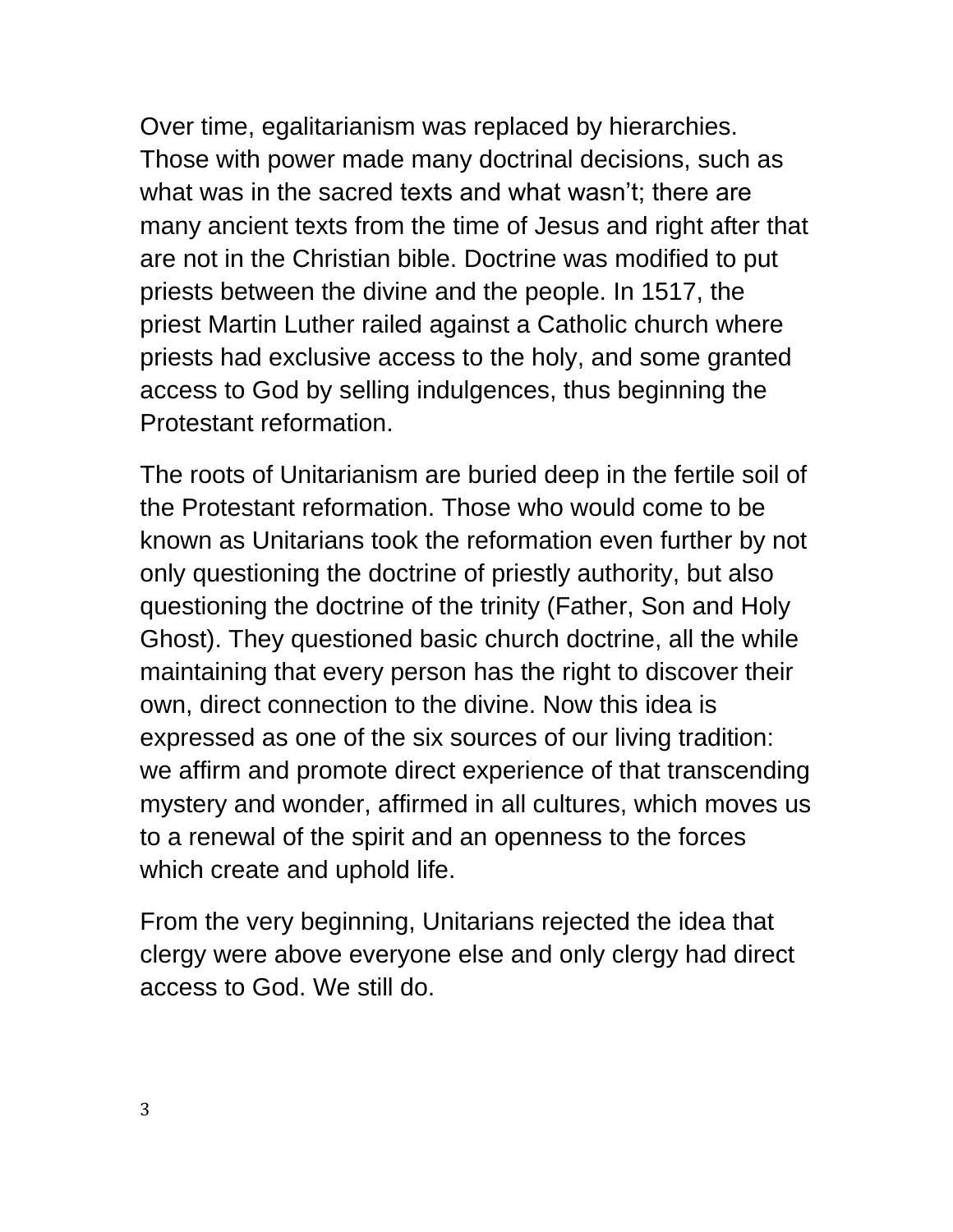One of the ways that Unitarian Universalists practice shared ministry is through our "congregational polity" which gives congregations decision-making power rather than a denominational hierarchy. We do have a Unitarian Universalist Association, but it is just that—an association of independent congregations. Each congregation can determine whether to associate with the UUA or not. The Unitarian Fellowship of Olympia—UFO--was officially recognized as a member of the American Unitarian Association, as it was known then, on October 6, 1952. There were 13 charter members. Roots go deep here, too.

The coming together of our independent congregations in the Unitarian Universalist Association is governed by covenant, not by hierarchy or by prescribed creeds. Because each congregation is independent, each calls or hires it's own minister. LAST SPRING, You as a congregation voted to call me to be your minister, and I was honored to accept. Some of my new colleagues in Olympia from other faiths are here because their denomination assigned them here; neither they nor their congregation had any say in the matter.

Congregational polity also means that, in our denomination, only a congregation can ordain a minister, the UUA does not have that authority. This week I celebrated the two year anniversary of my ordination, jointly by the UU Congregation of Salem, OR and First Unitarian Church of Portland.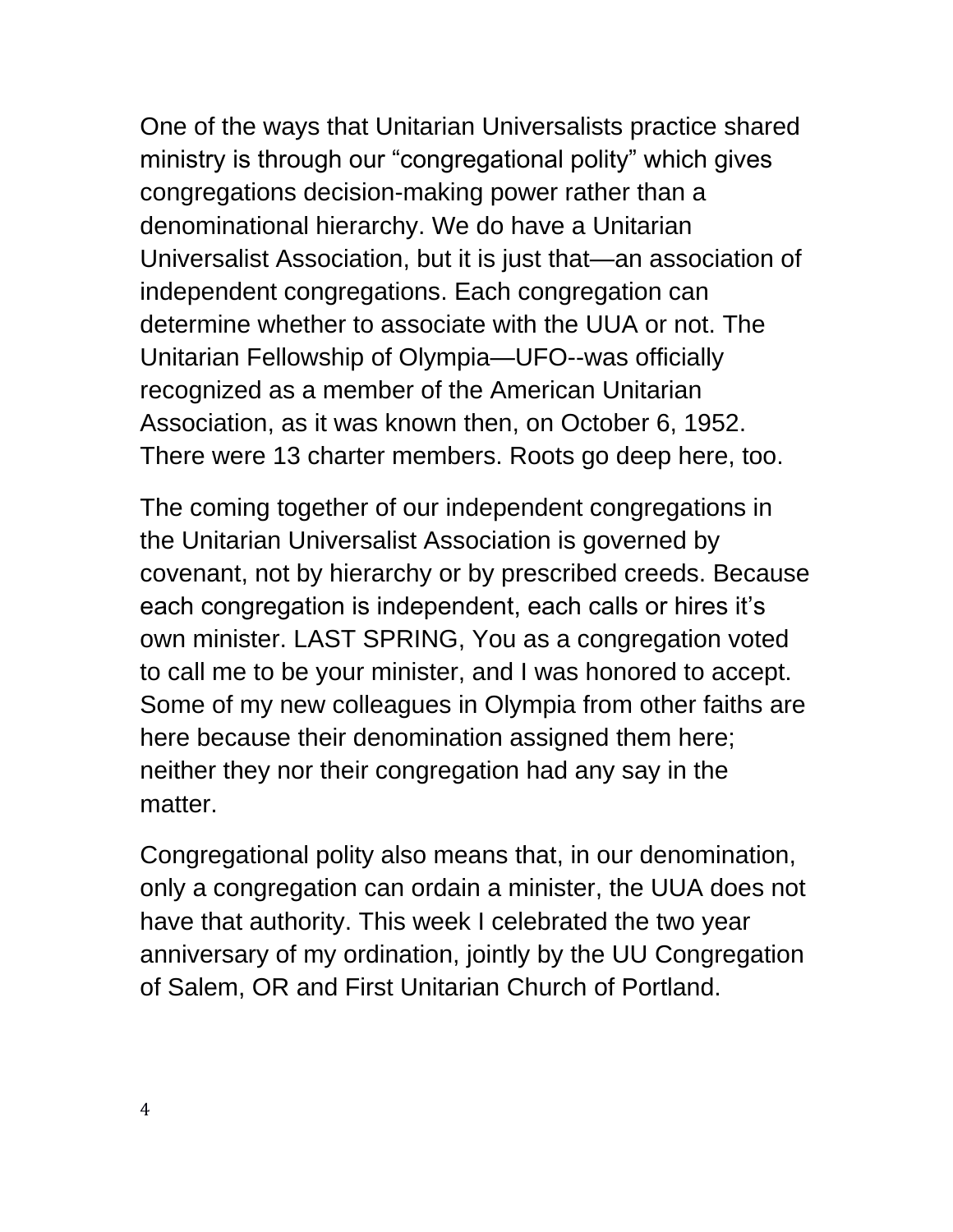We are a denomination that empowers congregations. This is part of our history, and it grows out of our dislike of hierarchy and a mistrust of authority. This thread always leads to discussion about leadership and ministerial authority, and this leads to the idea of shared ministry. Unitarian Universalists believe that the ministries of a congregation do not belong only to a minister, they belong to everyone—they are shared.

At OUUC, there is a ministry of worship, of pastoral care and caring friends, of social action, of outreach, of hospitality and membership, of religious education, and more. You might recognize these as names of committees or teams. You might also recognize the governance structure of this congregation with five ministries: Spiritual Life, Faith Development, Community Life, Faith in Action, and Resource. They reflect the work of—the ministries of—this congregation. So, now we are learning how to serve our mission and ministries together.

Next year, we will celebrate our journey together with a ritual of installation. I am grateful to the Transition Team and Zoe Myer for taking the lead on making this happen. An installation is the formal covenanting process between a congregation and a minister, a ritual where we make promises to each other. Just like our association of congregations, our ministry together is also covenantal. As we work and learn together, we build trust and keep the promises we make to each other and to the larger world.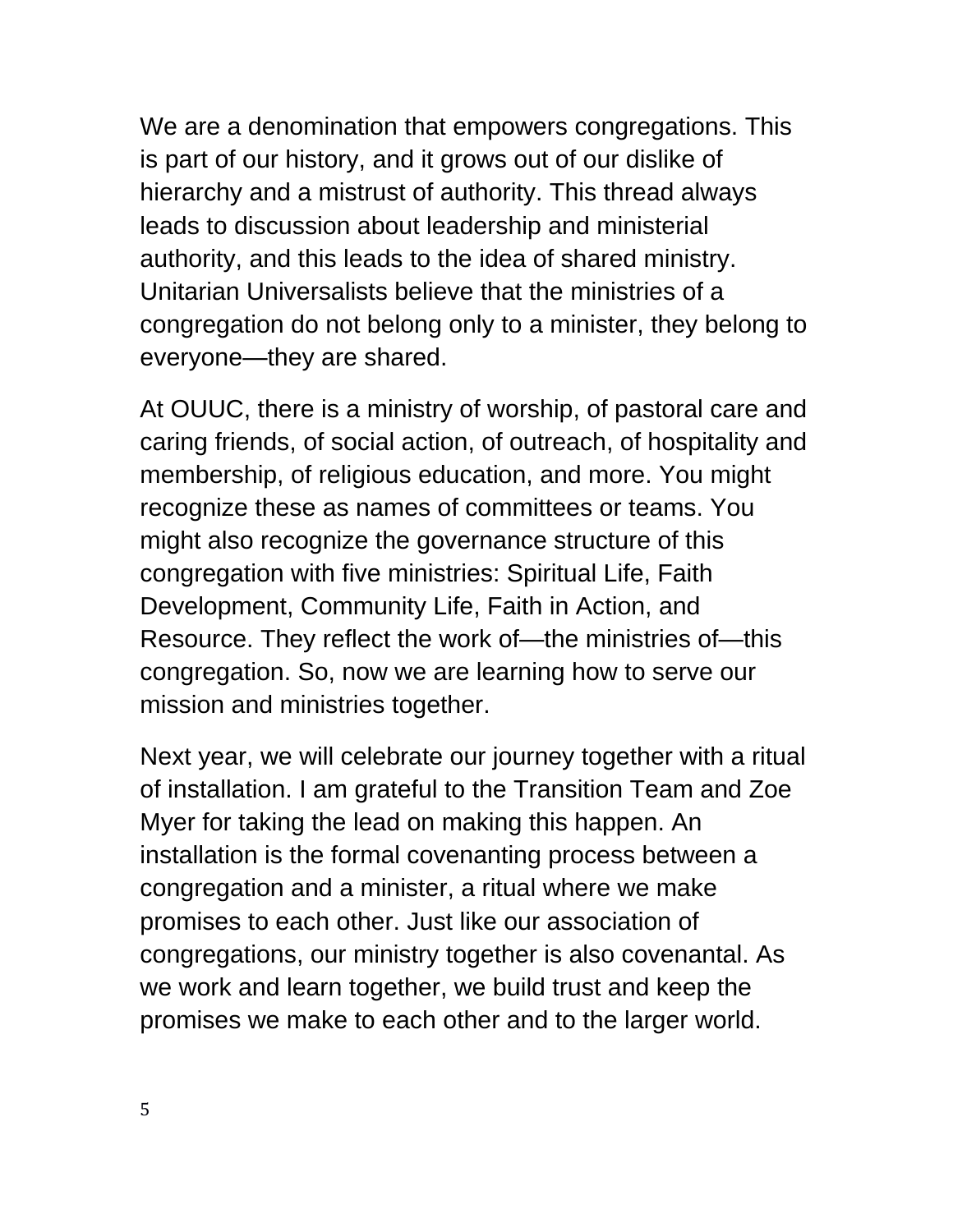I believe that shared ministry is important because it is not only part of our heritage, it is part of our future. The ministry that we share is based on the idea that everyone has gifts and is invited to bring their gifts to the table. It takes different gifts to do all of the work that we are called to do. Some of us are called to create worship, others feel called to teach. Some are called to welcome, others to plan. And, some of us commit to a vocation of ministry, bringing our unique gifts to the mix. We give generously with our financial pledges to support this congregation. We also give our skills and talents to our mission. And, we offer our presence to each other, in worship and wherever we gather. Shared ministry is the calling of all people; it reflects our 7th principle—that we are all connected. When we share our gifts, we affirm our interdependence as we come together in service to our mission.

This model for being together is important because it is a spiritual practice that opens us to asking some of our biggest spiritual questions. Who are we? Why are we here? These are questions of mission and purpose.

Shared ministry also calls us to directly ask what I think is one of our most pressing and urgent spiritual questions: how are we to be together? Given that we are all connected, how are we to live and thrive together? Shared ministry invites us each to be vulnerable, to open ourselves to different ways of thinking, doing and being. It invites us to explore and express who we are and why we are here. It invites us to step up with minds, hearts and hands wide open.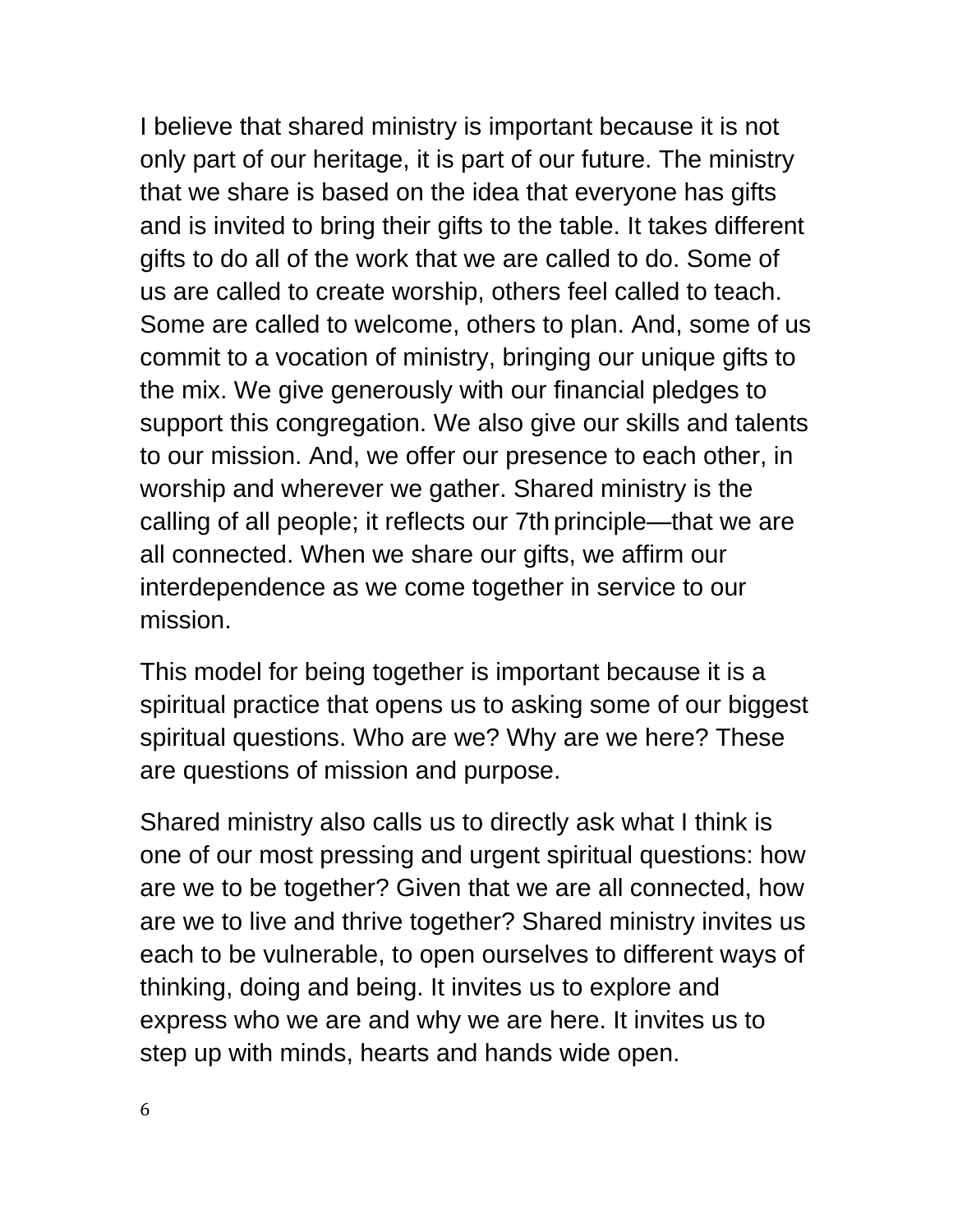When we share ministry we may not always agree, we may not always think alike, we may hold different beliefs. It is easy to be in relationship when we agree. A real test of community is how we are together when we disagree. That's what makes this such an important spiritual question: how are we to be together? This question is crucial on the world stage as we grapple with the violence of war and the refugees who are fleeing that violence; as we struggle to understand a fundamentalism that leads to death and destruction. It is crucial as a nation as we strive to overcome political divides that prevent governing in a way that protects the health and welfare of all of our people. And, it is important for our community as we craft our future together.

To me, shared ministry is an invitation. It is an invitation that we both offer and accept. It is an invitation to each of us to open our minds to share our gifts with each other and the world. It is an invitation for each of us to open our hands to share of ourselves in service to a larger goal. It is an invitation to open our hearts to be in relationship even when it's hard and we might not agree. As our reading said, you don't have to do it all, but you must add your voice to the song. Shared ministry is an invitation for all of us to bring our gifts to the table and to be of service, and in that process we can be transformed.

As we explore our theme of resilience this month, I notice that we tend to focus on our personal strengths, our own core values and roots. And this is part of resilience to be sure; resilience is about looking within and reaching down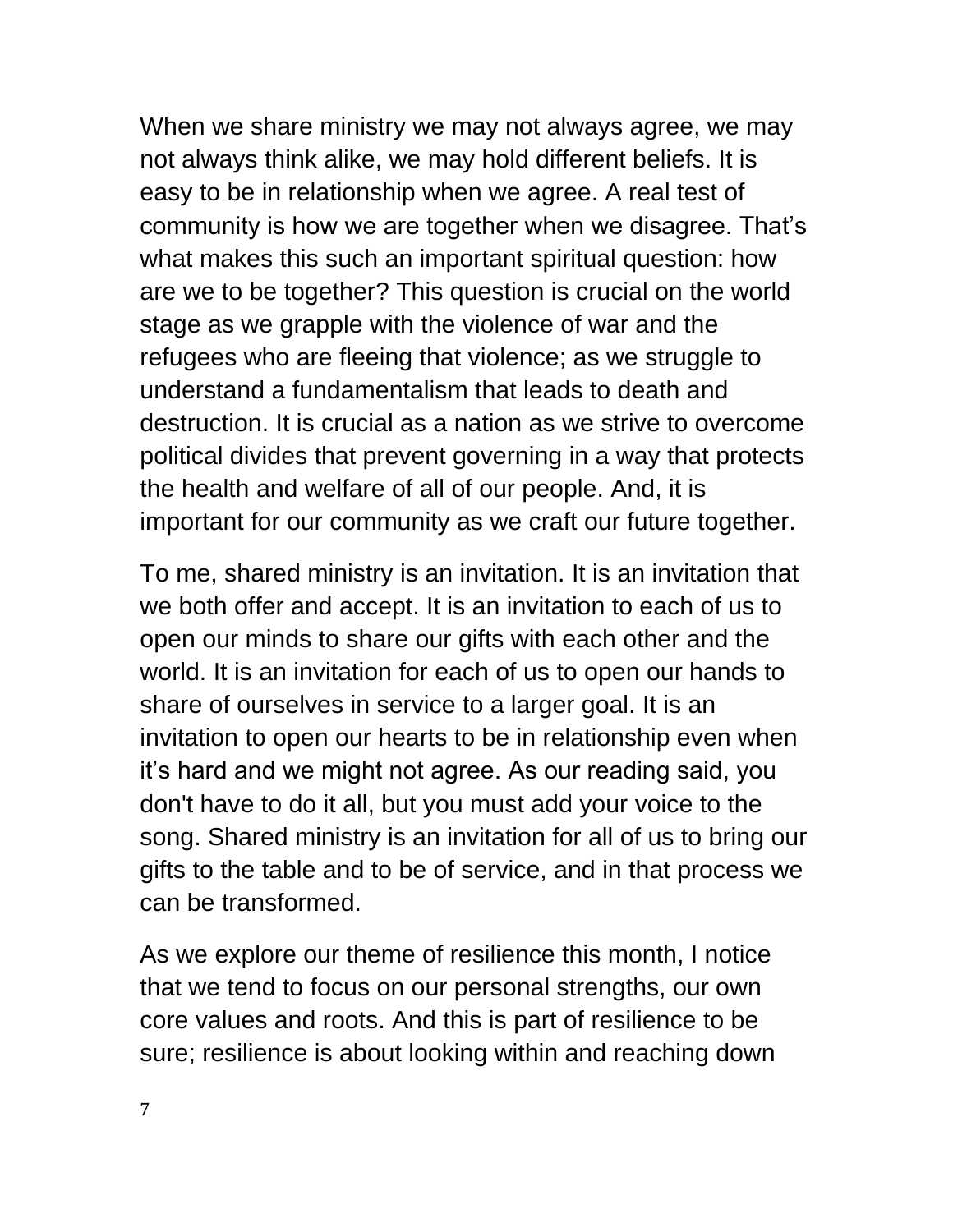deep. And, it is also about looking around and reaching out to others. It is both "me" and "we." Just as the song grew from "I'll Be All Right" to "We Shall Overcome," we are strongest when we reach deep and reach out. You keep singing when I pause to breath and I keep singing when you pause to breathe. "Together, we can sustain a very long, beautiful song for a very, very long time." We are more resilient together. I believe it is our only chance for survival in the challenging future ahead.

One day when Linda Crabtree and others update the publication, I hope to be included in the list of ministers who have served here, another spiritual leader who has journeyed with you. Shared ministry is rooted in the history of a particular congregation and expressed in its unique context. How our ministry together will unfold is shaped by history and location. How we express it is up to us. That challenging, and dazzling, future is waiting.

We are all in this together. None of us can serve our mission alone. We need each other. Our shared ministry is the sound of all of us. And, when we join our voices together, we make a mighty roar.

May our heads, hands and hearts open to the invitation that is shared ministry.

May we extend our invitation to all those who may wish to join us.